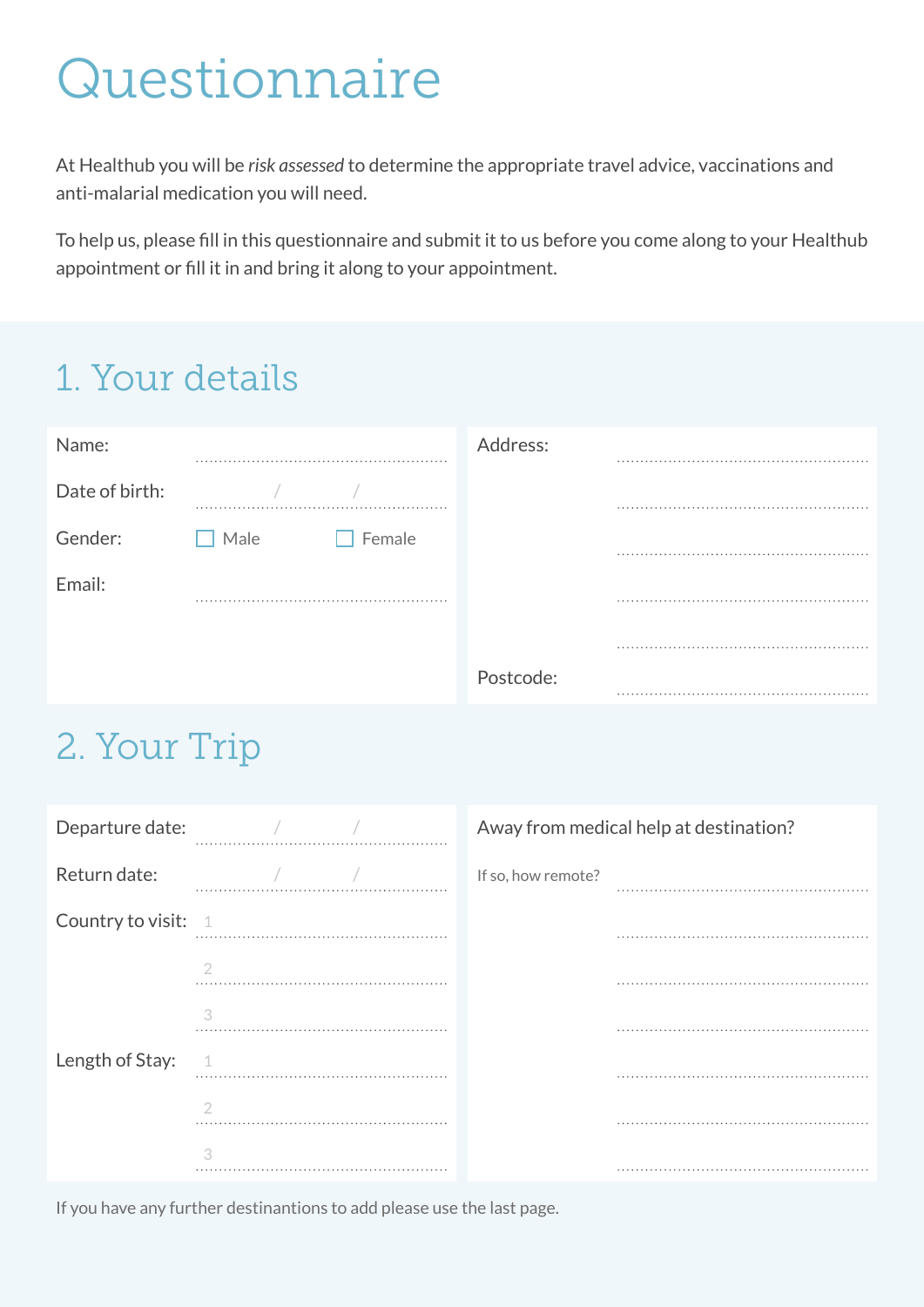## 3. Describe your trip

| Type of trip:         | <b>Business</b><br>Pleasure<br>Other            | Accom:         | Hotel<br>Relatives / Family<br>Other               |
|-----------------------|-------------------------------------------------|----------------|----------------------------------------------------|
|                       |                                                 |                |                                                    |
| <b>Activity Type:</b> | Package<br>Self organised<br><b>Backpacking</b> | Travelling:    | Alone<br>With family/friends<br>In a group         |
|                       | Camping<br>Cruise ship<br>Trekking              | <b>Staying</b> | In an urban area<br>In a rural area<br>At altitude |

### 4. Your Health

| <b>Current or Repeat Pescriptions:</b> |                                           | Does having an injection make you faint?                                         |  |  |
|----------------------------------------|-------------------------------------------|----------------------------------------------------------------------------------|--|--|
| Please list:                           |                                           | Yes                                                                              |  |  |
|                                        |                                           | Do you or any close family members have<br>epilepsy?                             |  |  |
|                                        |                                           | Yes                                                                              |  |  |
| Any Allergies:                         | Yes                                       | Do you have any history or mental illness                                        |  |  |
| Please list:                           |                                           | including depression or anxiety?                                                 |  |  |
|                                        |                                           | Yes                                                                              |  |  |
|                                        |                                           | If yes, please                                                                   |  |  |
|                                        | Have you ever had a serious reaction to a | provide details                                                                  |  |  |
| vaccine given to you before?           |                                           |                                                                                  |  |  |
|                                        | Yes                                       |                                                                                  |  |  |
| If yes, please detail                  |                                           | Have you recently undergone rediotherapy,<br>chemotherapy, or steroid treatment? |  |  |
|                                        |                                           | Yes                                                                              |  |  |
|                                        |                                           |                                                                                  |  |  |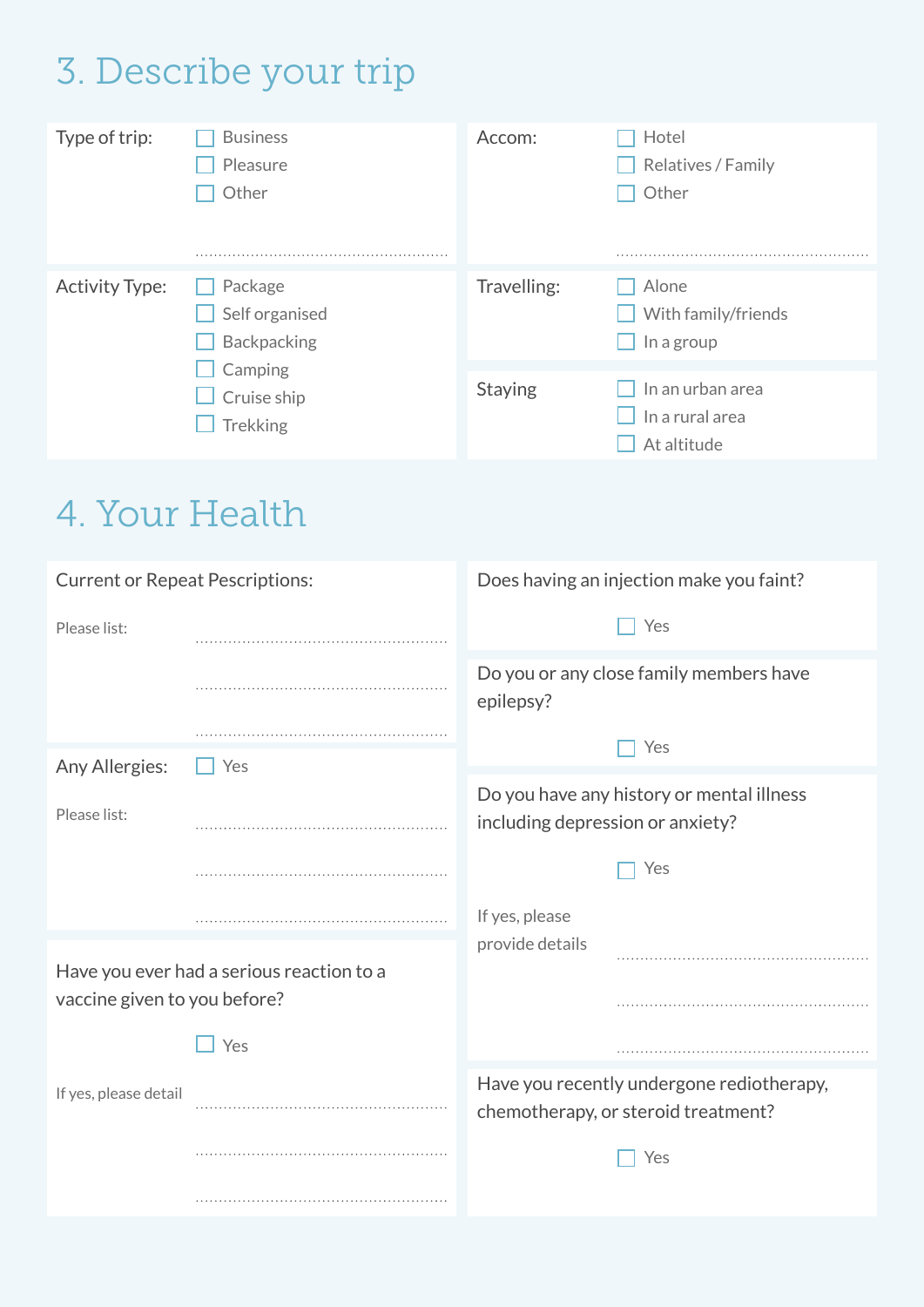#### 4. Your Health Cont.

Are you pregnant or planning pregnancy or breast feeding?

□ Yes

Have you taken out travel insurance, and if you have a medical condition, informed the insurance company about this?

 $\Box$  Yes

Please write below any further information which may be relevant

#### 5. Vaccinations

Have you ever had any of the following vaccinations / malaria tablets? If so, when?

| <b>Tetanus</b> | Yes | Hepatitis A         | Yes |
|----------------|-----|---------------------|-----|
| Date           |     | Date                |     |
| Polio          | Yes | Hepatitis B         | Yes |
| Date           |     | Date                |     |
| Diphtheria     | Yes | Meningitis          | Yes |
| Date           |     | Date                |     |
| Typhiod        | Yes | <b>Yellow Fever</b> | Yes |
| Date           |     | Date                |     |
| Influenza      | Yes | Jap B Enceph        | Yes |
| Date           |     | Date                |     |
| Rabies         | Yes | <b>Tick Borne</b>   | Yes |
| Date           |     | Date                |     |